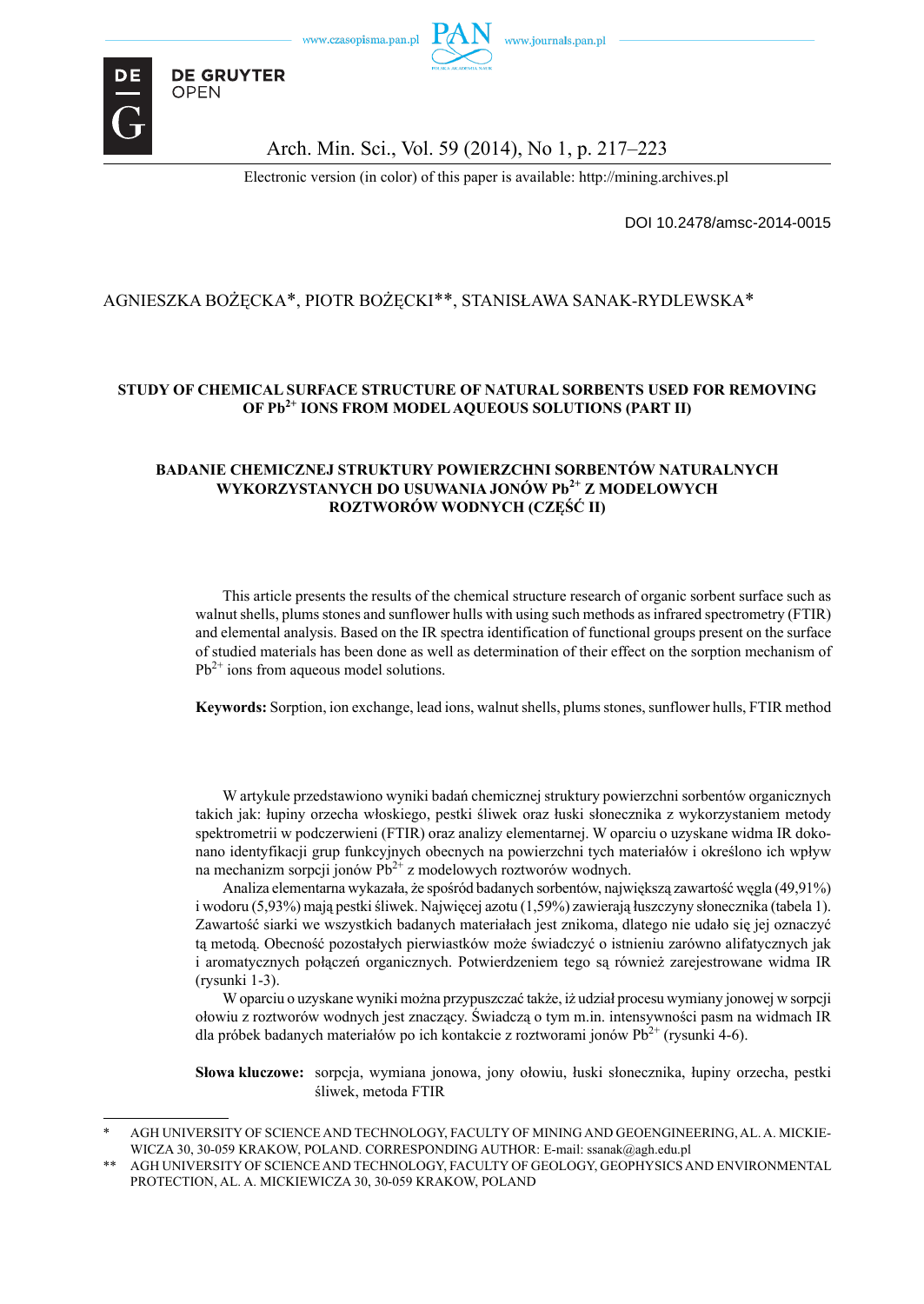www.czasopisma.pan.pl  $PAN$  www.journals.pan.pl



## **1. Introduction**

Biosorption is the process of binding substances (such as metal ions or chemical compounds) from the solutions to the surface of organic sorbents (Chojnacka, 2010; Farooq et al., 2010). The exact mechanism of this process is not fully known, but it is supposed that biosorption can be based on several different mechanisms.

Organic sorbents cell wall is mainly composed of proteins and polysaccharides. Due to this, functional groups which are able to binding metals may be present on the surface of cell wall. Among of them may be such as a carboxyl, phenyl, hydroxyl, sulfonate and amino groups. Apart from chemisorption, physical adsorption, redox reactions and microprecipitation can also occur on biomass surface. The biosorption process can also be a combination of all described mechanisms (Świderska-Bróż, 1980; Chojnacka, 2010).

However, the papers research shows, that the most likely mechanism for the metals removing by using organic sorbents is ion exchange process (Pino et al., 2006; Meena et al., 2008). The biomass cell wall might have functional groups bound with metals ions such as  $K^+$ ,  $Na^+$ ,  $Ca^{2+}$ ,  $Mg^{2+}$ , and the exchange process these ions for other metal ions from the solution can occur. The functional groups are not bonded with other metals may also be present on the sorbents surface. Then the process is based on the hydrogen ions exchange (Meena et al., 2008).

# **2. Aim of the study**

The aim of this study was to determine the chemical structure of the surface of natural sorbents such as walnut shells, plum stones and sunflower husk by using infrared spectrometry (FTIR) and elemental analysis. Based on the recorded IR spectra, functional groups present on the surface of these materials were identified and their effect on the mechanism of the sorption process was determined. The results of  $Pb^{2+}$  ions removing from aqueous solutions by using walnut shells, plum stones and sunflower hulls studies were published in Part I of the article and in the papers (Gala & Rydlewska, 2010, 2011a, 2011b; Bożęcka & Rydlewska, 2013).

### **3. Methods of the study**

Walnut shells (*Juglans regia L.*), plum stones (*Prunus domestica L.*) without the kernels and sunflower hulls (*Helianthus L.*) were used for the study as natural sorbents. All studies were performed for the fraction with a particle size less than 0.5 mm.

In order to identify the surface functional groups, absorption spectra of studied sorbents were recorded on spectrometer BIO–RAD FTIR–165 in the range of the wave number from 4000 to 400 cm<sup>-1</sup> with a resolution of 4 cm<sup>-1</sup>. Test samples in the form of tablets were made from the mixture of 0.5 mg dried sorbent and 200 mg of spectrally pure potassium bromide (KBr). Tablets were obtained as a result of pressing the above-mentioned mixture in a vacuum at a pressure of 10 MPa. The spectra were recorded for the materials before and after the sorption process of  $Pb^{2+}$  ions from solutions with initial concentration equal 109.4 mg/L.

Elemental analyses of walnut shells, plums stones and sunflower hulls samples were performed on the analyser CHNS Elementar Vario EL III 2. The weight percent of nitrogen, carbon,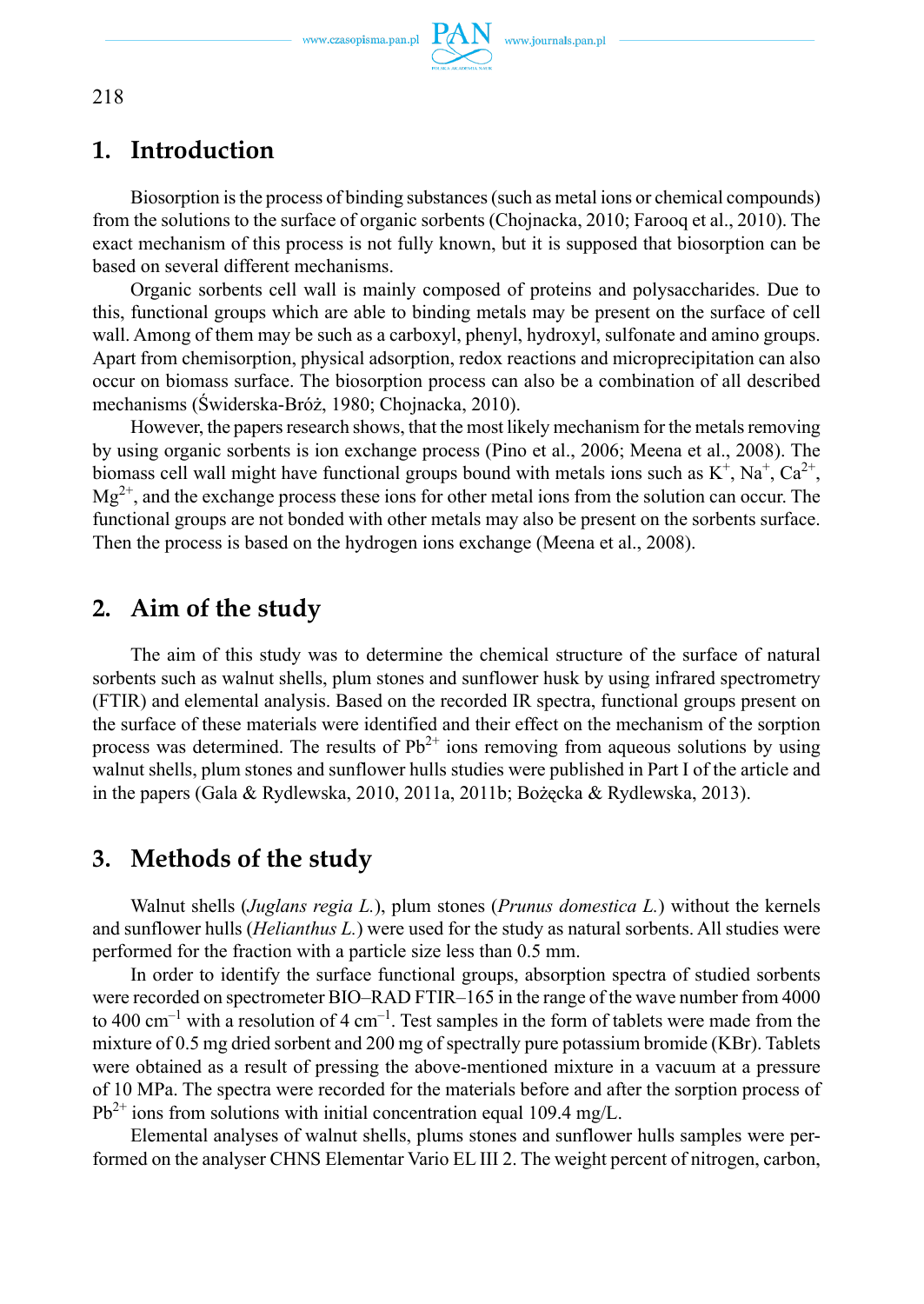hydrogen and sulphur in the studied material was determined. Given values are the averages of two determinations.

The  $Pb^{2+}$  ions content in the solutions after adsorption was determined by flow-through coulometry using EcaFlow 150 GLP apparatus manufactured by POL-EKO. Before measurements, the solutions were filtered to remove solid particles. Three measurements were performed for each sample.

# **4. Discussion of the results**

# **4.1. Identification of functional groups present on the surface of tested sorbents**

The IR spectra of the "raw" samples of walnut shells, plums stones and sunflower hulls are shown in Figures 1-3.

A comparison of the IR spectra shows that characteristic absorption band at  $3427 \text{ cm}^{-1}$ (sunflower hulls), 3416 cm<sup>-1</sup> (walnut shells) and 3420 cm<sup>-1</sup> (plum stones) are occurring for all the tested sorbents. These peaks can be assigned to stretching vibration of OH groups from alcohols and phenols. The highest intensity of these peaks are observed for sunflower hulls. Thus, it can be assumed that this material in its composition has the most of hydroxyl functional groups. In the region of the OH group vibrations, there are also characteristic bands of the other compounds (such as amines, carboxylic compounds, aromatic compounds). However, the broad and strong band assigned to OH groups vibration could overlap them, so they are not visible in the spectrum. Additionally, the bands occurring in range from 2930 cm–1 to 2840 cm–1 for all the tested materials, were derived from CH stretching vibrations of alkyl groups of the compounds forming its composition. Peaks at a wavenumber equal, about  $1740 \text{ cm}^{-1}$  can be derived from the  $C = O$  group of carbonyl compounds (ketones, aldehydes, carboxylic compounds, esters, etc.). The



Fig. 1. The IR spectrum obtained for the sample of "raw" plum stones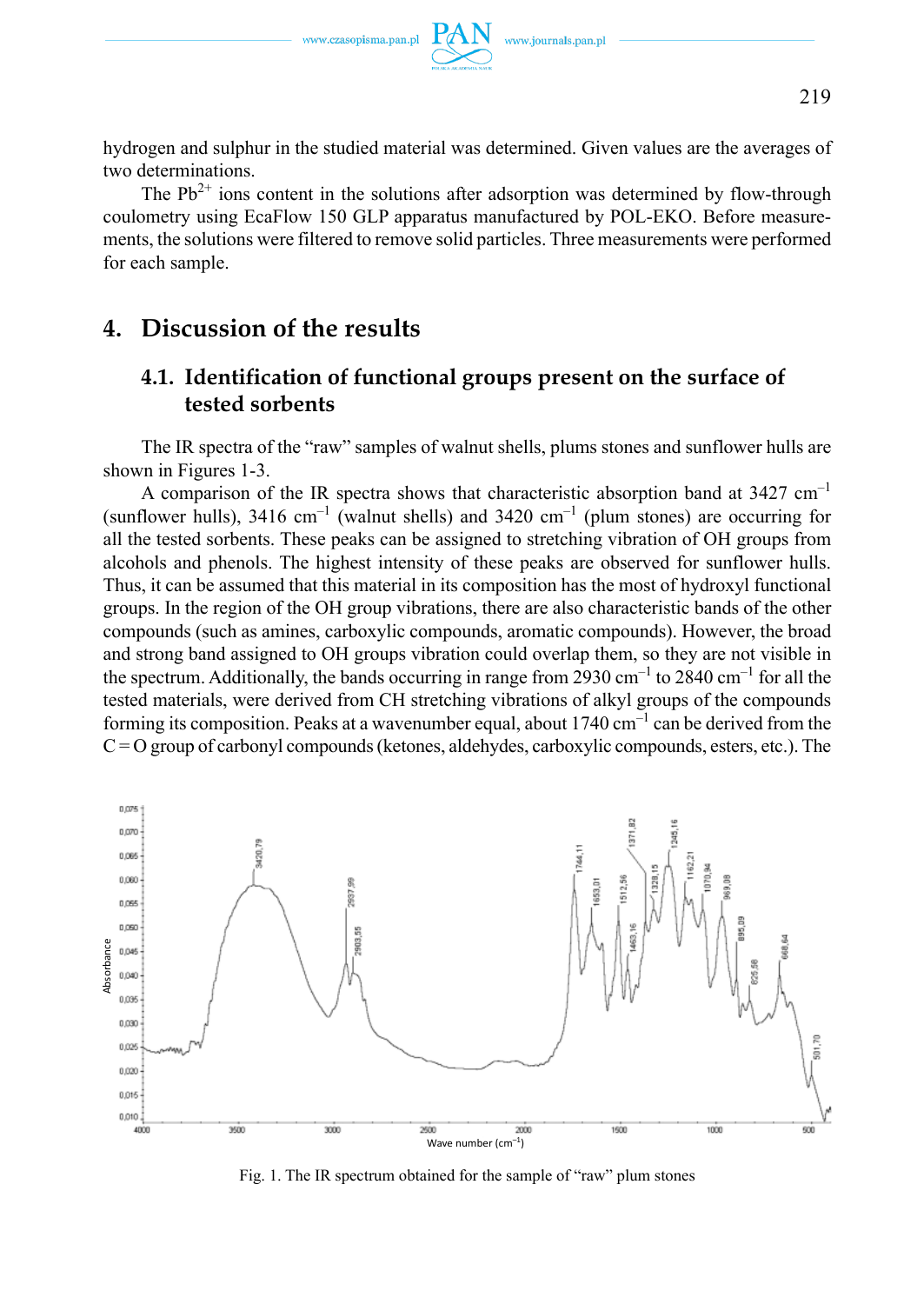

Fig. 2. The IR spectrum obtained for the sample of "raw" walnut shells



Fig. 3. The IR spectrum obtained for the sample of "raw" sunflower hulls

absorption bands in the region about 1630 cm<sup>-1</sup> can be assigned to stretching vibrations of  $C = O$ groups or bending vibrations of NH groups from amides (so called first and second amide band). In the range of frequency about  $1650-1580$  cm<sup>-1</sup> may also occur bending vibrations band of NH groups from amines. For sunflower hulls, these bands are stronger than for the other materials. This is probably related to the higher content of nitrogen in this material (Table 1). The absorption in the wave number range from about 1600 to 1400 cm–1 probably indicates the presence of aromatic compounds. Bands occurring between 900 and  $675 \text{ cm}^{-1}$  may also be aromatic bands which are probably assigned to the out of plane bending vibrations of CH groups (Uluozlu et al., 2008; Azouaou et al., 2010; Silverstein et al., 2012).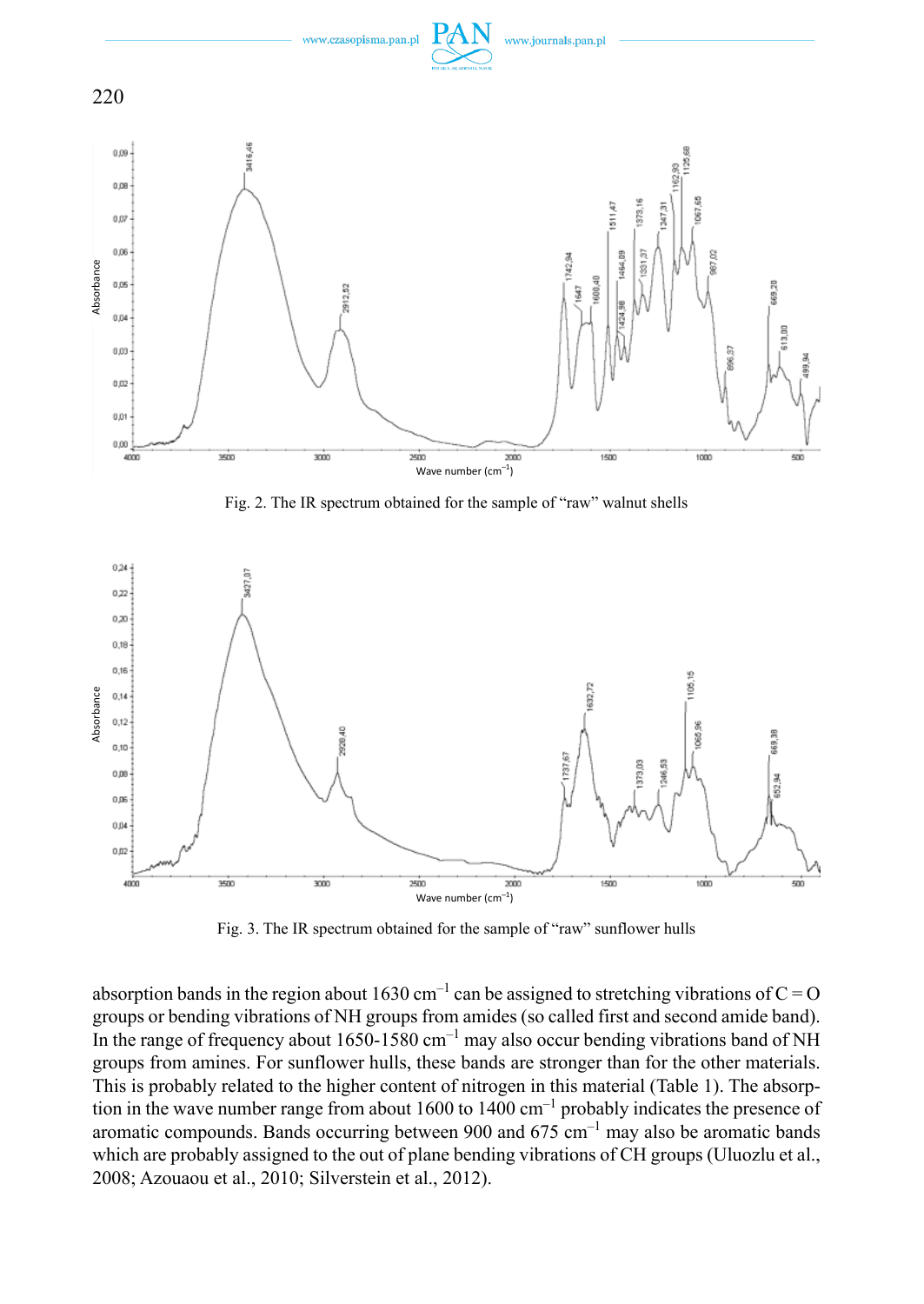

221

Elemental analysis of tested materials has also confirmed the presence of the above-mentioned functional groups (Table 1).

TABLE 1

| Sorbent         |      | Content $(\% )$ |      |  |  |
|-----------------|------|-----------------|------|--|--|
|                 |      |                 |      |  |  |
| Plum stones     | 0.48 | 49.91           | 5.93 |  |  |
| Walnut shells   | 0.26 | 48.75           | 5.82 |  |  |
| Sunflower hulls | l.59 | 47.60           | 5.70 |  |  |

The elemental analysis results of tested materials samples

\* b.d.l. – below detection limits

In order to confirm the role of the above-mentioned functional groups in the removing process of  $Pb^{2+}$  ions from aqueous solutions, IR spectra of tested materials samples after the sorption were also recorded.

Decrease of the intensity of all characteristic absorption bands, especially at about  $3420 \text{ cm}^{-1}$  is observed on the obtained IR spectra (Figures 4-6). This confirms that the hydroxyl groups OH (from alcohols, phenols, carboxylic acids), carbonyl groups  $C = O$  (from carboxylic compounds, esters, ketones, aldehydes, etc.) and amino or amido groups may take part in the process of lead ions sorption. These results may indicate that blocking of these groups is a result of their binding with the  $Pb^{2+}$  ions present in solution. The obtained spectra can also confirm that the studied process takes place according to the mechanism of ion exchange.



Fig. 4. The comparison of the IR spectra obtained for plum stones samples before (1) and after the process of  $Pb^{2+}$  sorption (2)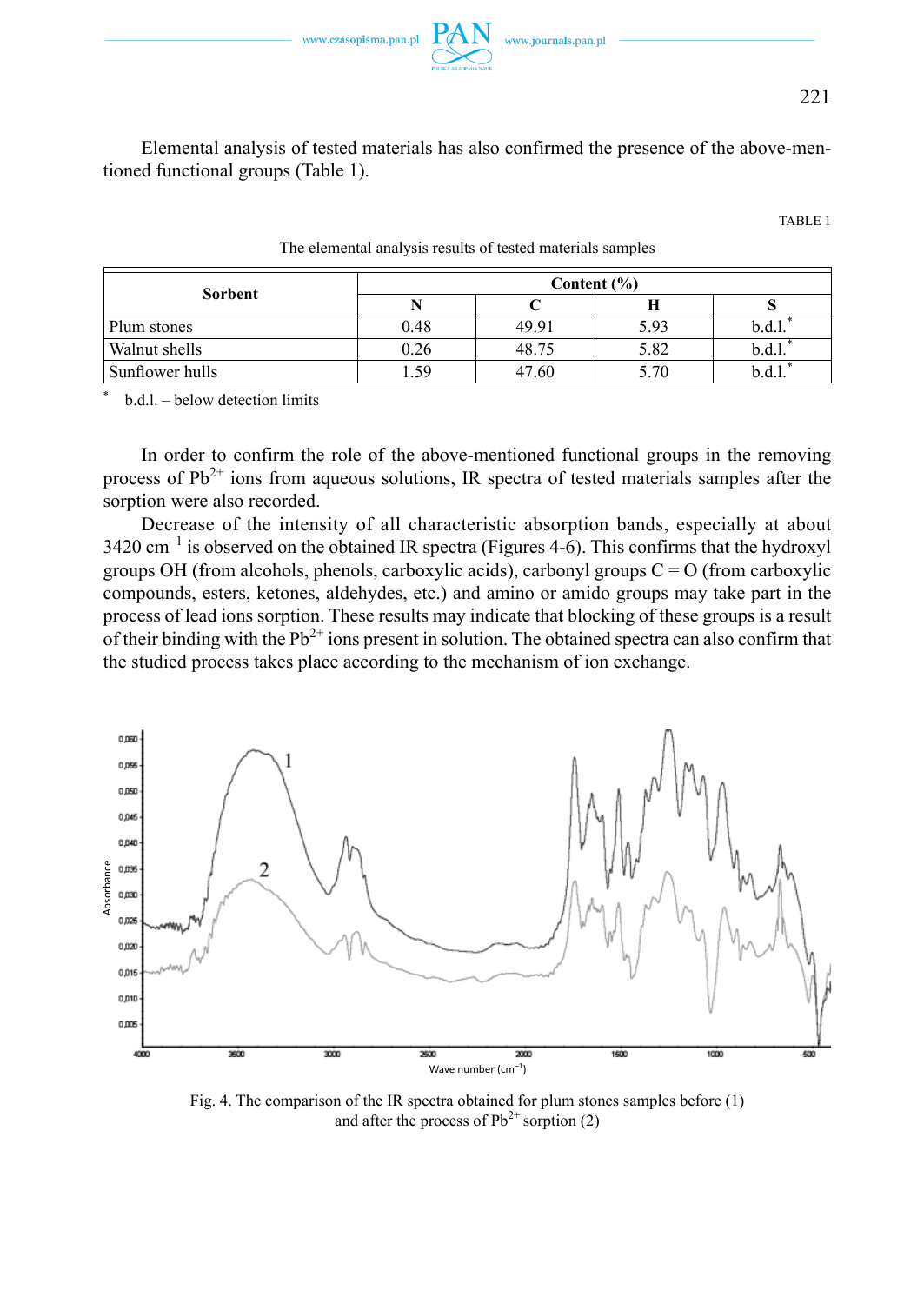

Fig. 5. The comparison of the IR spectra obtained for walnut shells samples before (1) and after the process of  $Pb^{2+}$  sorption (2)



Fig. 6. The comparison of the IR spectra obtained for sunflower hulls samples before (1) and after the process of  $Pb^{2+}$  sorption (2)

## **5. Summary**

IR spectra recorded for the tested sorbents (Figures 1-3) confirmed that functional groups may be present on their surface, such as hydroxyl groups, phenolic, carbonyl, etc.

Elemental analysis of tested materials (Table 1) also confirms the presence of organic compounds, both aliphatic and aromatic.

Based on the obtained results it can be assumed that the presence of ion exchange processes in the biosorption of lead from aqueous solutions is significant (observed decrease in the intensity of all the characteristic absorption bands in the IR spectra – Figures 4-6).

The mechanism of heavy metals ions removal on natural sorbents is extremely complex. This issue requires further research.